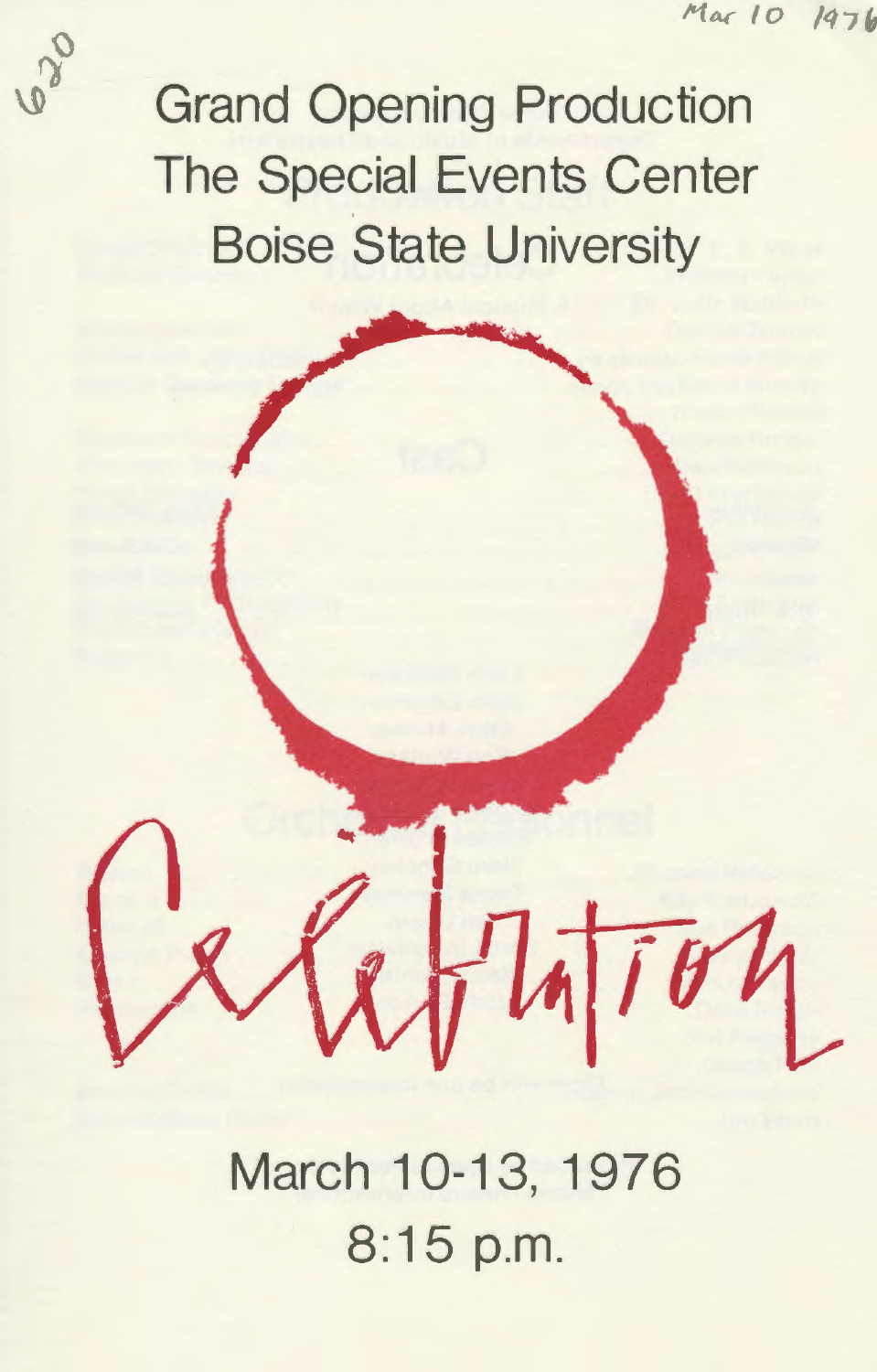### Boise State University Departments of Music and Theatre Arts

Present

### **Celebration**

A Musical About Winter

Words by Tom Jones

Music by Harvey Schmidt

### **Cast**

|  | Potemkin James Dobson |
|--|-----------------------|
|  |                       |
|  |                       |
|  |                       |
|  |                       |

The Revelers:

Larry Peterson John Edgerton Steve Marker Bob Wallace Mike Hofferber Jerry Fields Elizabeth Streiff Barb Shockey Teena Marchek Jan Logan Barb Lingenfelter Seelye Smith Jody Burton

There will be one intermission

Produced by Special Permission of Music Theatre International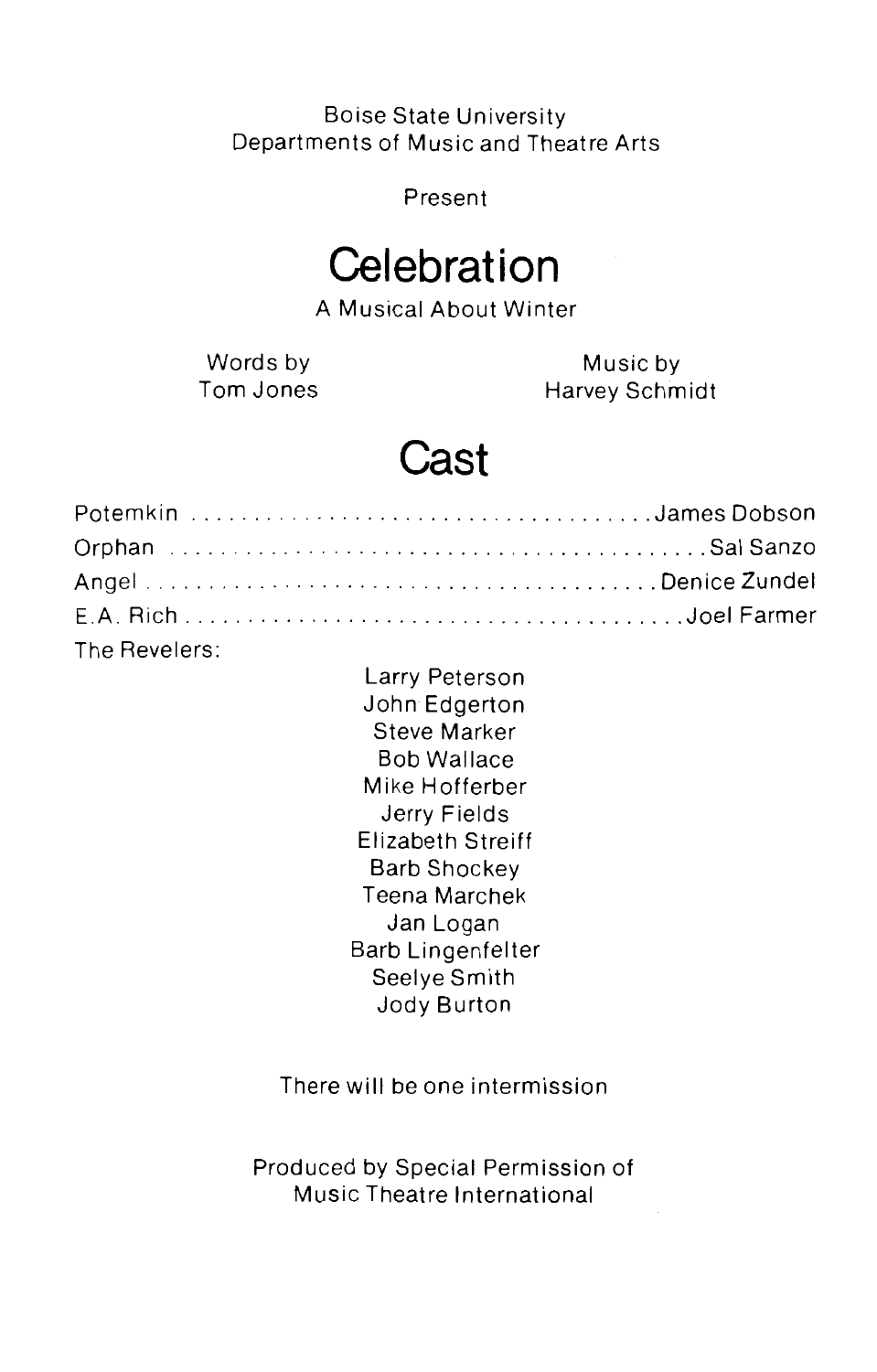# **Production Staff**

|                                                                                            | Dr. John Baldwin |
|--------------------------------------------------------------------------------------------|------------------|
|                                                                                            |                  |
|                                                                                            |                  |
| Special Costume Design Marie Murray                                                        |                  |
|                                                                                            | Nancy Harms      |
|                                                                                            |                  |
|                                                                                            |                  |
| Stage Manager (conservation of the conservation of the conservation of the Carol Prettyman |                  |
|                                                                                            |                  |
|                                                                                            |                  |
|                                                                                            |                  |
| Production Photography Kirk Anderson                                                       |                  |
| Production Pianist Russell Peterson                                                        |                  |
|                                                                                            |                  |
|                                                                                            |                  |

## **Orchestra Personnel**

| Electric Piano Becky Taylor       |                         |
|-----------------------------------|-------------------------|
|                                   |                         |
| Percussion Dave Booth             |                         |
|                                   | Pat Flaherty            |
|                                   | <b>Called</b> Greag Neu |
| Electric GuitarQuinn VanPaepeghem |                         |
|                                   |                         |
|                                   |                         |